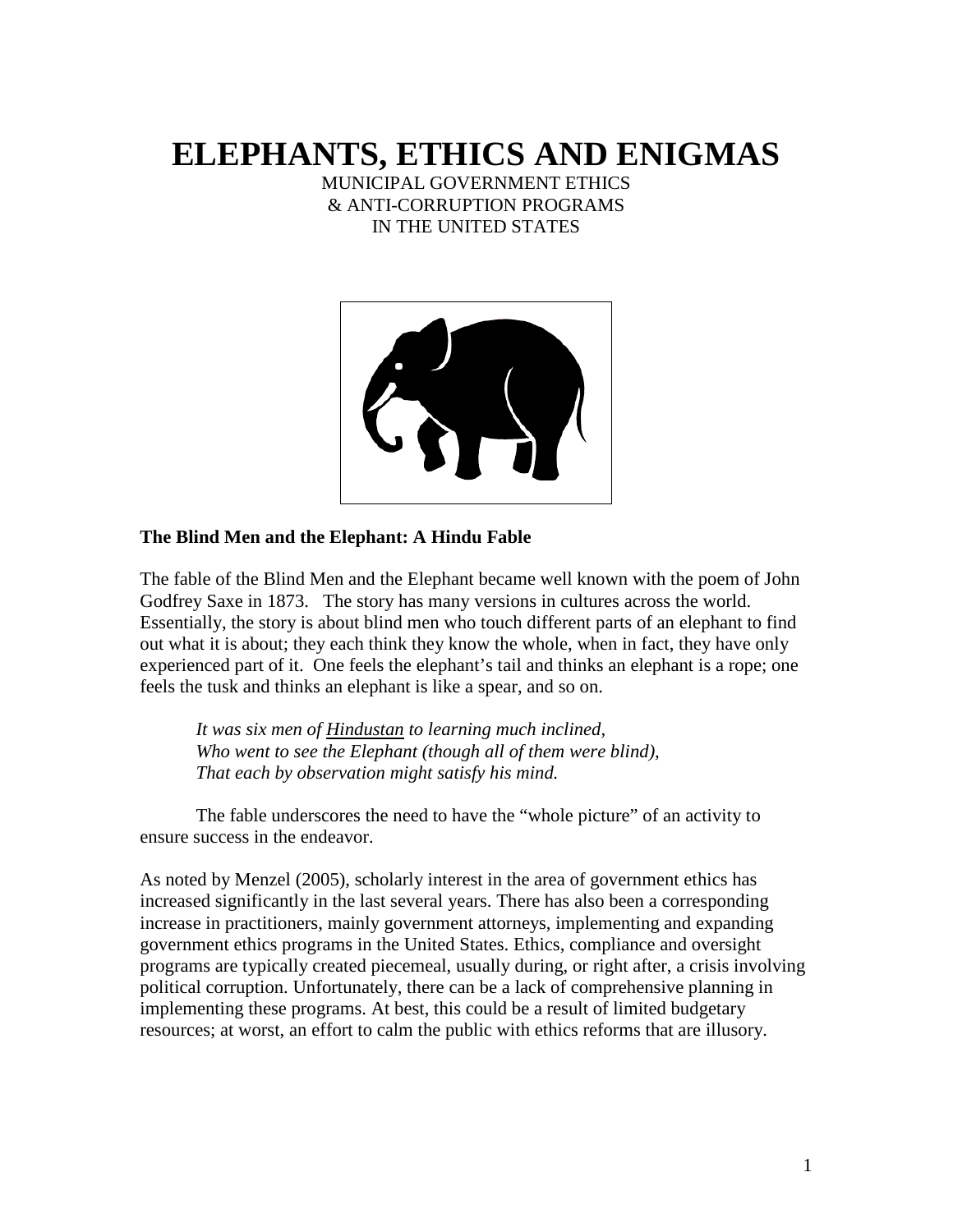#### **This article explores the following areas:**

- 1. Definitional challenges;
- 2. Elements of ethics programs found across the United States;
- 3. Illustrative examples of the ethics programs from various sized U.S. cities.

#### **Definitional Challenges**

In order to develop a code of ethics for the American Society for Public Administration, Van Wart (2003) elaborated on the definitions for "ethics", "morals", "legality", "codes of eth[i](#page-8-0)cs", and "codes of conduct".<sup>1</sup> It is the author's experience from training sessions conducted with thousands of public officials and employees that they are confused about basic concepts and words routinely used in ethics programs. For example, most cannot clearly distinguish between the concepts of law and ethics. An elected official who discusses an "ethics program" may understand this to mean that there should be more laws to govern certain behavior, whereas a Human Resources specialist will think this means a program to teach ethical decision-making. Employees, on the other hand, often become resentful that they have to participate in an ethics program because they believe that "ethics" is a matter to be dealt with by their families and/or church. Elected officials will also discuss how an action fits within the law as the sole inquiry as to the appropriateness of their behavior, eliminating the analysis of how the action impacts the public trust.

Mark Davies, the Executive Director of the New York City Conflict of Interest Board, in distinguishing "conflict of interest laws" and "ethics", states:

*"In most countries, though not in all, a conflicts of interest system does not regulate morality. Often conflicts of interest laws are referred to as ethics laws, but that is a misnomer. In most countries, so-called ethics regulations are not really about ethics at all, in the sense of right and wrong, good and evil, moral and immoral. Rather, as noted above, they are about the reality and perception of divided loyalty, of conflicts, primarily financial conflicts, between one's private interests and public duties."*

As a result of this reasoning, the "Ethics" body in New York City is specifically called the "The Conflicts of Interest Board" to avoid confusion between the two concepts.

Some of the terms that need to be clarified in the context of government ethics are: ethics, conflicts, corruption, law, codes of conduct, ethics codes, and ethics commissions.

#### **ELEMENTS OF ETHICS PROGRAMS**

Municipalities adopt combinations of the following elements in structuring an "ethics program". If a municipality states that it has an "ethics program," it can mean one or more of the below elements, illustrated in our fabled elephant.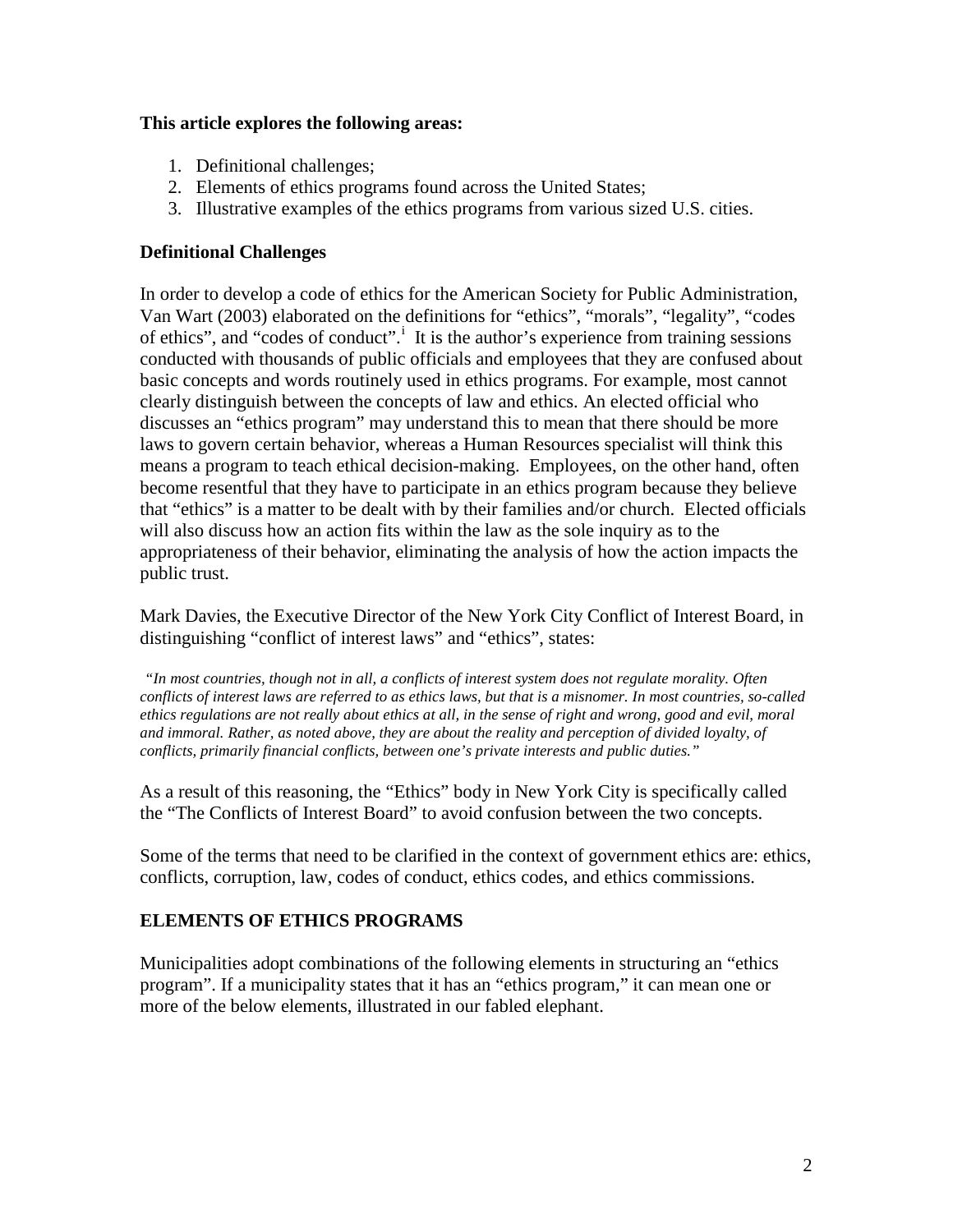

**Ethics Codes**. Numerous cities across the U.S. have implemented ethics codes. This is often accomplished by copying other city's codes in the same state (see Tampa, Florida  $Code<sup>ii</sup>$  $Code<sup>ii</sup>$  $Code<sup>ii</sup>$  or by web research. The website for City Ethics has a model code that can be utilized by cities in this task: [www.cityethics.org](http://www.cityethics.org/) "Model Code"<sup>[iii](#page-8-2)</sup>. The author's review of codes shows either a rule-oriented model with enforceable conflict of interest provisions, a values-oriented aspirational code of conduct, or a combination of the two.

As stated by Van Wart (2003), "the blurring of the systems of ideals, norms, and actions is inevitable". He notes that codes become scrambled with provisions on self-dealing (conflict of interest, nepotism, gifts and use of public resources), with privacy provisions, whistleblower laws, and financial regulations. Some codes are purely aspirational with no clear guidance on behavior or penalties for violations. Swain and Duke (2001) argue for a "low-road" approach to ethics regulations, limiting rules solely to conflicts of interest and avoiding a values-based approach stating:

*"A high-road approach is not possible because of the number and kind of participants in public policy; simply put, if they were pursuing a philosophic life, they would not be engaged in public policy, and public policy participants cannot be required to learn to be ethical in any higher fashion."*

As a practitioner, the author would advocate the exploration and development of a combination approach, models described by Menzel (2007) and Lewis (2005) in the "fusion model". The City Ethics Model Code takes this approach.

**Ethics/Integrity Officers.** One of the first cities in the U.S. to establish the position of an Integrity Officer was Philadelphia, a position that is internal and answers directly to the Mayor. Recently, the city's Integrity Officer launched a new Integrity website.<sup>[iv](#page-8-3)</sup> Following the example of Philadelphia, Jacksonville, Florida passed a law in 1999 requiring the Mayor to appoint an Ethics Officer who would be responsible for all ethics activities for the city, including training, compliance and coordination of a "departmental ethics officer" system in e[v](#page-8-4)ery department of the city.  $V$  Other cities that currently have Ethics/Integrity Officers include Miami-Dade, Florida, Tampa, Florida, Atlanta, Georgia,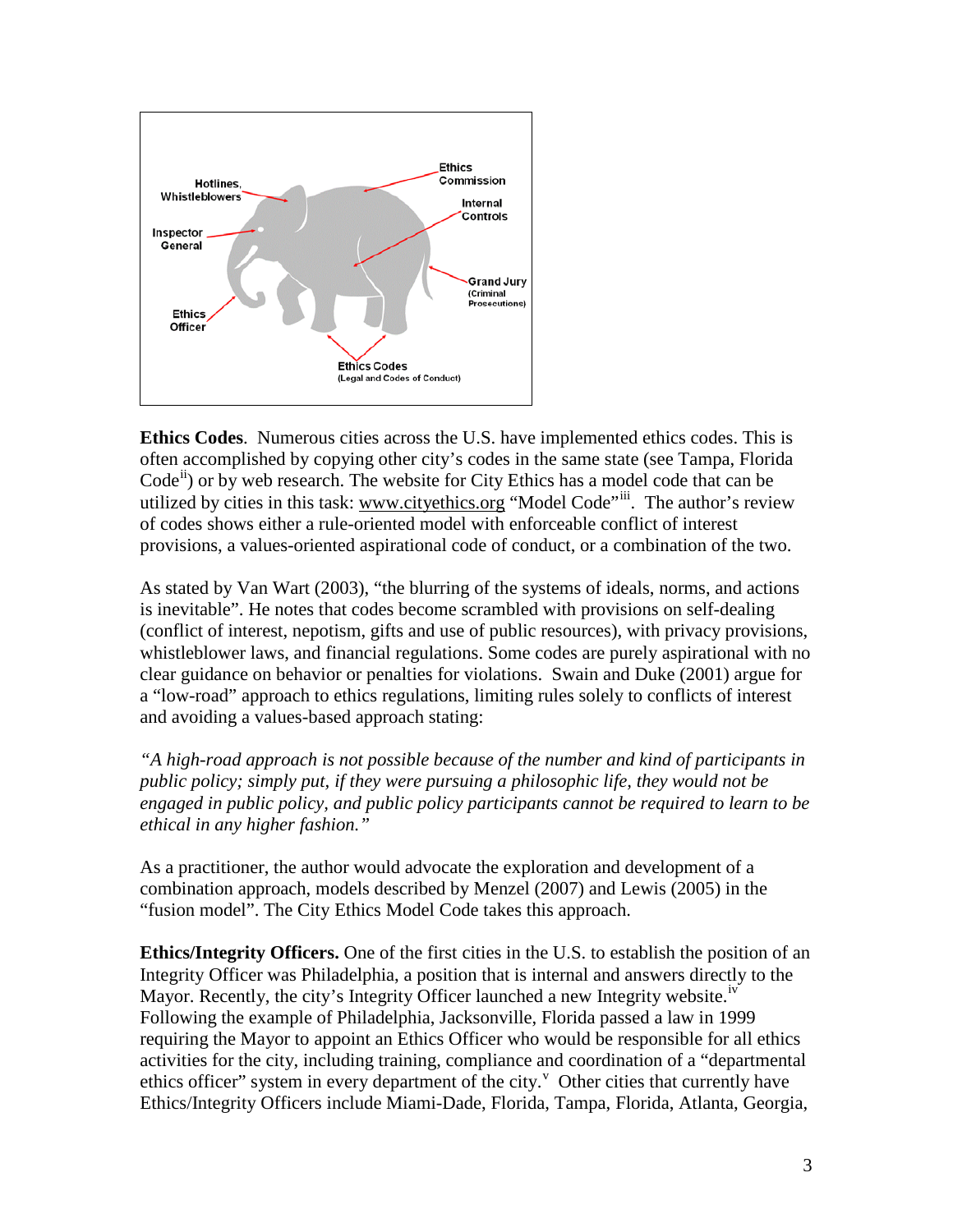Detroit, Michigan, Austin, Texas, San Antonio, Texas and many others. These positions, staffed by attorneys, are generally considered to be preventative in nature, with an emphasis on education and advice. Some Ethics Officers, such as the one in Atlanta, Georgia, $v<sub>i</sub>$  are appointed by independent Ethics Boards and have enforcement duties as well.

**Inspector General.** Some ethics offices work with Inspector General Offices, as in Miami-Dade and Jacksonville, Florida. The Inspector General Offices investigate and coordinate cases that may violate criminal statutes, overlapping in jurisdiction with an Ethics Commission or Board that would consider the same act with a view towards noncriminal ethics code violations. As to the duties of this office, the Miami-Dade Inspector General mission statement is "to detect, investigate, and, where possible, prevent fraud, waste, mismanagement and abuse of power in County projects, programs or contracts. Above all, the principal objective is to promote ethics, honesty and efficiency in government, and to restore and promote the public's trust in government."<sup>[vii](#page-9-1)</sup>

There are instances where a single action by a public official can initiate action by the Inspector General (for fraud and abuse of power), the Ethics Commission (for conflict of interest violations) and a prosecutor's office (for criminal violations).

**Hotlines and Whistleblower Protection.** Corporate America, as a result of the Enron crisis, now operates under federal laws and guidelines requiring the utilization of hotlines and protection for whistleblowers. (See the federal law commonly referred to as 'Sarbanes Oxley'<sup>[viii](#page-9-2)</sup> and the 'Federal Sentencing Guidelines'<sup>[ix](#page-9-3)</sup>.) Municipalities historically have implemented fraud alert phone lines in city auditor offices, but some Ethics Offices now have confidential Ethics Hotlines for the reporting of conflict of interest cases and political corruption. Some of these are outsourced to companies that also handle corporate hotlines and some are handled internally by staff of the municipality.

**Ethics Commissions and Boards.** There are hundreds of Ethics Boards and Commissions across the U.S. They typically are volunteer citizen boards that may or may not have any budget or staff. For example, the city of Jacksonville, Florida's Ethics Commission has a zero budget, but can rely on assigned staff from General Counsel's office and the Ethics Officer to assist in accomplishing its duties. Miami-Dade's Ethics Commission is funded with a budget of \$2.2 million and has  $17$  staff.<sup>[x](#page-9-4)</sup> Commissions are set up to provide ethics advice and hear complaints of violations of local ethics codes and have widely divergent duties and enforcement mechanisms.

**Internal Controls.** Programs for anti-corruption efforts, ethics and avoidance of conflicts of interest can also be tucked away into various other departments in municipalities. They can show up in a city auditor's office and reflect an accounting viewpoint; or a Human Resources department which tend to take a values-based ethics approach. A fruitful area for oversight activities is in any department that handles procurement or contract activities. Ethics provisions (conflicts of interest, gifts, and nepotism) can be found in civil service and employee manuals and can be administered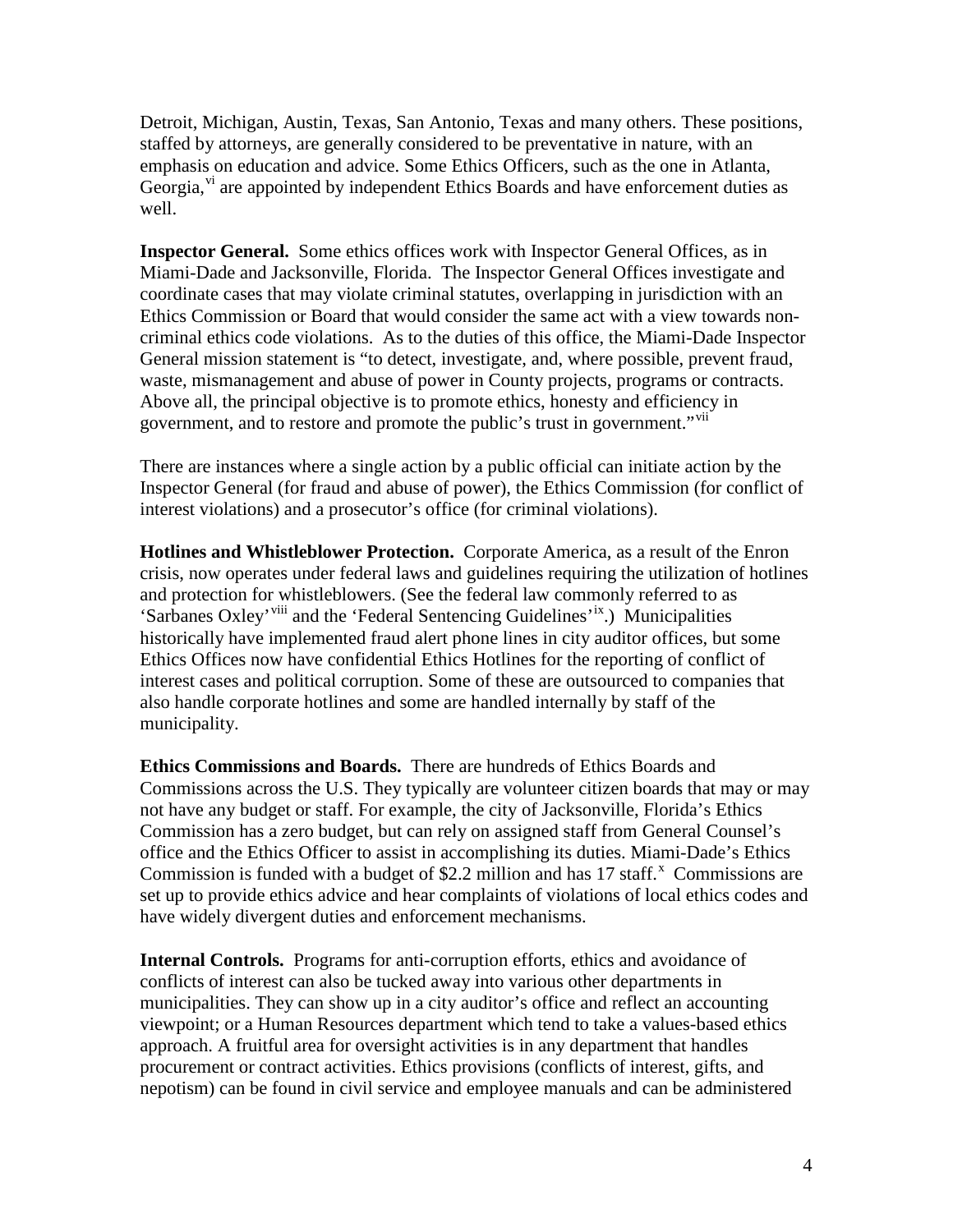by the Human Resources departments. Many times, the entire ethics program is administered by the Legal Office of the city.

Whenever there is a codification of ethics and conflict laws, it flows from the legal department. It does appear from initial research that larger cities tend to have dedicated ethics departments and do not rely upon other internal departments to develop and implement their ethics programs.

**Grand Jury/Prosecution.** If a municipality fails to implement a structure to handle essential advice, education, and monitoring controls for the development of ethical cultures and the avoidance of corruption, the end result could be that questionable actions flow to the local prosecutors to look at as potential criminal cases. If they don't meet the evidentiary standards to be charged as crimes, then acts go "unpunished", which tends to decrease the public trust. The establishment of an ethics system that can issue minor fines and letters of reprimand can be useful in resolving issues and establishing closure for citizens.

#### **EXAMPLES OF MUNICIPAL ETHICS PROGRAMS**

In studying the Pennsylvania State Ethics Commission, Bradbury (2007) described state commissions as the "street level enforcers of ethics". Actually, the municipalities, rather than states, are closer to the "street level" in formulating ethics programs and enforcement mechanisms. And if Bradbury concludes that the 50 state commissions have numerous differences in structure and enforcement, one can only imagine the myriad forms that thousands of municipalities have adopted to implement their ethics programs.

In order to examine a wide cross section of cities in the U.S. for types of ethics programs, the 200 top cities by population were sorted into 4 quadrants. Cities in each quadrant were selected to analyze ethics program components and training needs. The Director of each of the programs was personally interviewed by the author. Numerous aspects of these cities' ethics programs were studied and tabulated, and additional reports will be issued in the future. The initial inquiry was to see what type of structure (what parts of the "Ethics Elephant") had been implemented in that municipality as to ethics and to ascertain their training needs. One city in each of the quadrants will be described for this article.

#### **Quadrant A (Cities by population, group 1-50)**

**1. New York, N.Y.[xi](#page-9-5)**

Population: 8,391,881 (Rank: 1/200 cities)

New York has implemented one of the most sophisticated ethics programs in the United States. In fact, with the number of municipal employees over 300,000 in 70 agencies, New York City government is larger than the entire government of many countries. The ethics program, under the name of the "Conflicts of Interest" board, is a separate city division with a staff of 20 and a budget of \$1,882,779 (FY 2009). Their activities cover enforcement of the city conflict of interest codes, ethics advice,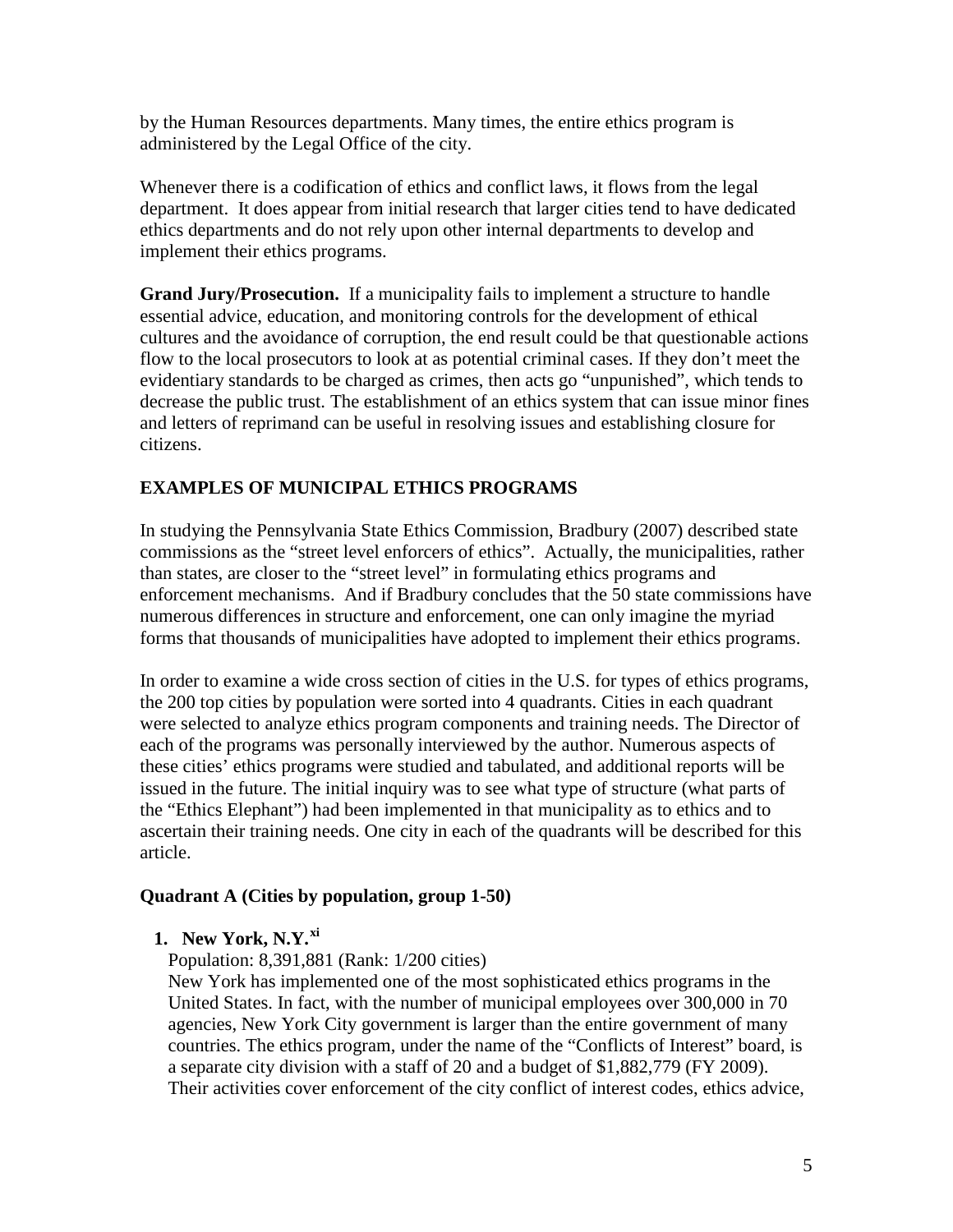monitoring the city's financial disclosure system, and training, which includes publications and newsletters. The first Ethics Advisory Board in New York was legislated in 1959 and now, the city has in place all the elements of an ethics program, including a dedicated ethics staff, an Inspector General, a helpline, and internal controls. They train on not only the legal codes, but on values-based ethics concepts.

The top 3 areas of concern for training are as follows: 1. misuse of city resources; 2. misuse of one's city office and 3. inappropriate superior/subordinate relationships.

Research shows that the largest cities in the United States have evolved intricate, expensive, structures for the administration of ethics programs. The key question is how this impacts on the ethical culture of the government and, ultimately, the public trust.

#### **Quadrant B (Cities by population, group 51-100)**

#### **2. New Orleans, Louisiana[xii](#page-9-6)**

Population: 311,853 (Rank: 59/200 cities)

New Orleans implemented its ethics code in 2007 and hired an Inspector General; this office handles an anonymous hotline for the reporting of violations. In 2009, the first Ethics Counsel for the newly formed Ethics Review Board was hired. Training is done by the State Ethics Commission, not the local Board. The history of the ethics structure is interesting. This is an excerpt from the program's website (emphasis added by the author):

"*In 1996, citizens of New Orleans voted to amend the Home Rule Charter to mandate the Council to establish by ordinance an Ethics Review Board. Under that ordinance the Board is empowered to issue advisory opinions, promulgate rules … retain counsel and impose fines. The inspector general and the Ethics Review Board worked to secure a…budget in the amount of \$3.4 million*.*"*

It should be noted that Hurricane Katrina flooded New Orleans in August of 2005. This had a devastating impact on the local economy and infrastructure. What effect did this disaster have, with the resulting influx of federal money, on the implementation of the ethics program which had been established in the Charter a decade earlier?

The main areas of interest for training in New Orleans are: 1. gift laws of the state; 2. contract and financial relationships of employees and officials; and 3. nepotism issues.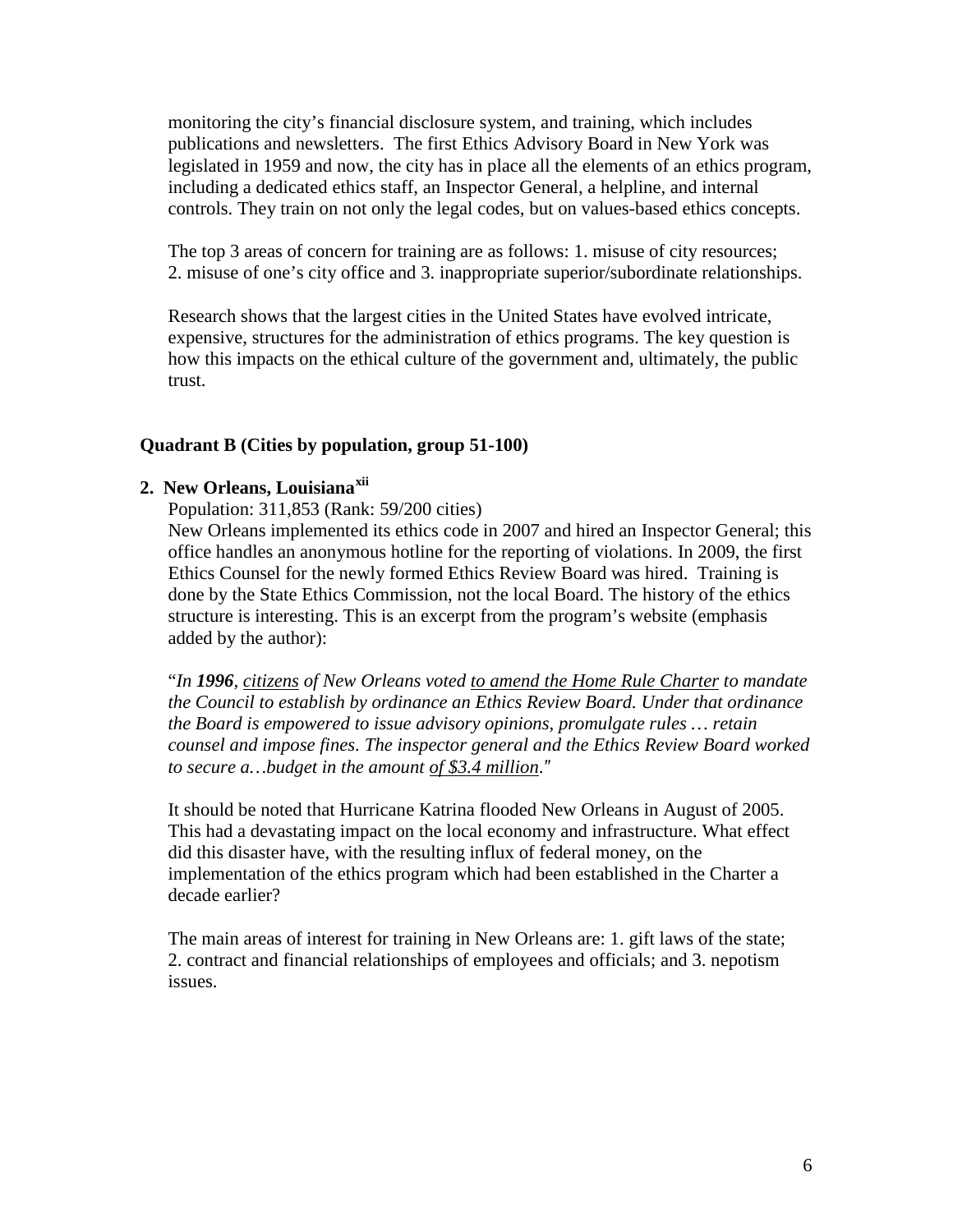#### **Quadrant C (Cities by population, group 101-149)**

### **3. Boise, Idaho[xiii](#page-9-7)**

Population: 205,314 (Rank: 100/200 cities)

Boise created an Ethics Commission in 2005 that works with the city's Legal and Human Resource Departments. This Commission was the first in the State of Idaho. Ethics training is conducted and advisory opinions issued to employees, officials and the public. Interestingly, there is no state ethics commission in Idaho and so the conflict of interest laws are local only. The city does have an anonymous Ethics Hotline that has been outsourced to a professional hotline company. Although training is not required by the city's code, constant training sessions are offered for all employees. The training is on law and values with exercises in ethical decision making. Creating an ethical culture was, and a newly elected Mayor was credited for pushing the implementation of the new ethics code and program.

The three top topics for training are as follows: 1. transparency and appearance issues; 2. abuse of position; and 3. misuse of city property.

In this quadrant, there are many variations of programs. For example, one city has focused on the creation of an ethical culture, advocated from the "top down" by the Mayor; one city relies upon a state system with a heavy legal emphasis and the third has the Inspector General acting in many respects as an Ethics Officer.

#### **Quadrant D (Cities by population, group 150-200)**

#### **4. Sioux Falls, South Dakota**

Population: 154,997 (Rank: 150/200 cities)

The local ethics law for Sioux Falls was created in the Charter in 1995. There is no state Ethics Commission in South Dakota, so the local laws are the only ones that apply to officials and employees. The Ethics Commission in Sioux Falls only has an advisory function and no enforcement duties. The system for handling ethics complaints against City Council members is different from that for handling complaints against employees. The Ethics Board meets as needed and is coordinated by the General Counsel's office. The city does not have an Inspector General but does have a hotline for the filing of complaints. Although ethics training is not required, the General Counsel conducts training on the ethics laws.

The top topics for training are as follows: 1. conflicts of interest and 2. gift and entertainment issues.

Research shows that in this quadrant, State law and State Ethics Commissions have a significant role to play in the local ethics programs. Sometimes ethics training is required by the state; sometimes it is required locally and most often it is put together by the local General Counsel's office and is heavily based on conflicts of interest laws.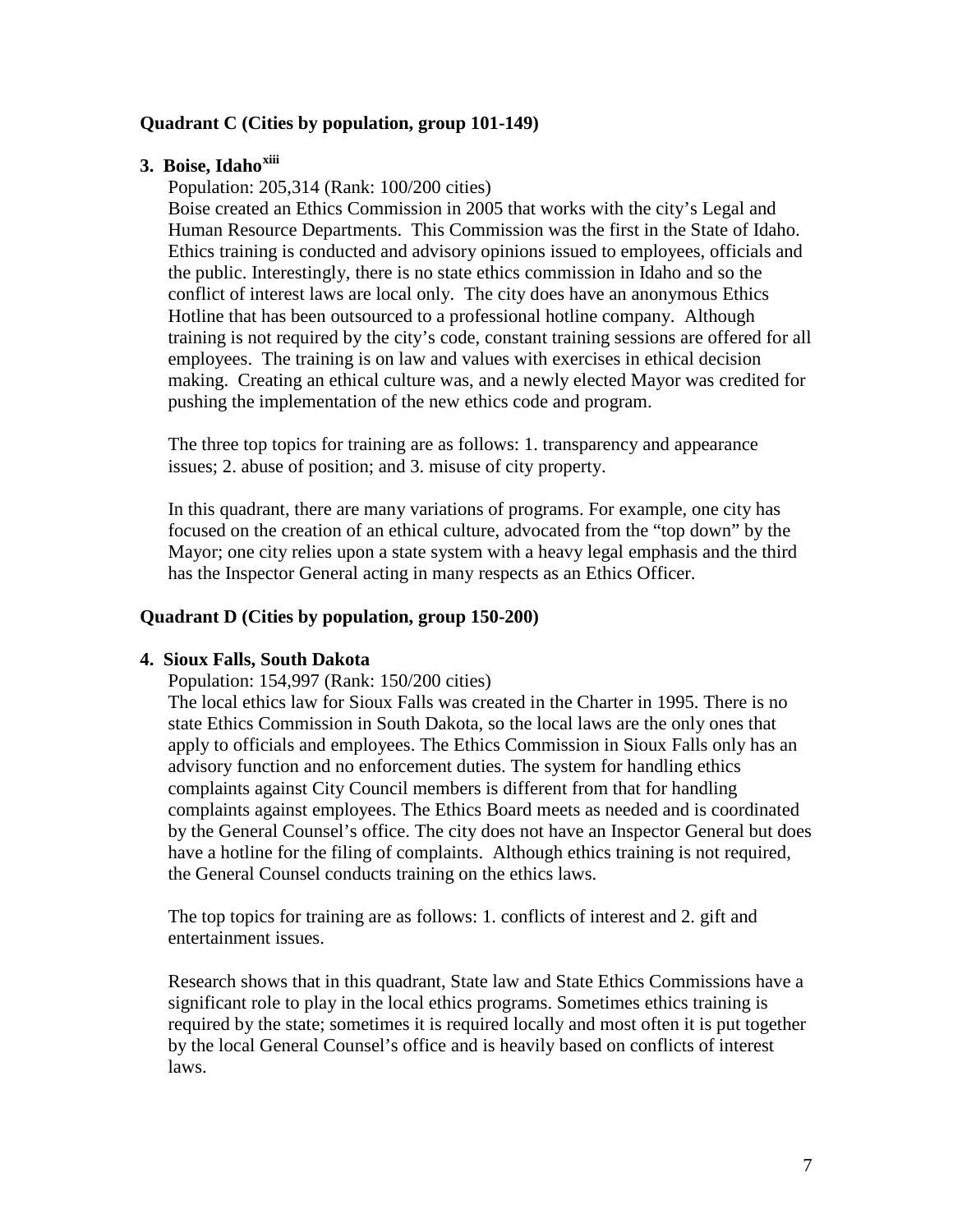#### **Conclusion**

 $\overline{a}$ 

Ethics programs are emerging throughout the United States. Some are tightly controlled by existing state law, while other cities create unique programs. Cities of essentially the same size can have extremely divergent approaches in their ethics structures. Ethics programs are mainly dependent on lawyers and offices of General Counsels, and training places a heavy emphasis on the study of conflict of interest laws. Effective ethics programs, tailored to the needs of the community, enhance public trust. Programs that are poorly defined and implemented are a disservice to the public. Ethics programs should be created that are not just for show, but designed to improve the municipality's ethical climate.

**Codes of Ethics**: "generally articulates aspirational principles, such as forthrightness." **Codes of Conduct**: "generally asserts aspiration values or sets minimum expectation values."

ii [http://www.tampagov.net/dept\\_human\\_resources/files/City\\_of\\_Tampa\\_Ethics\\_Code.pdf](http://www.tampagov.net/dept_human_resources/files/City_of_Tampa_Ethics_Code.pdf) Accessed August 13, 2010.

iii <http://www.cityethics.org/content/model-code-introduction> Accessed August 13, 2010.

iv <http://www.phila.gov/integrityworks/index.html>Accessed August 13, 2010.

v Section 602.1101-1104, Jacksonville Ethics Code. <http://www.coj.net/Departments/Ethics+Office/Ethics+Code+.htm> Accessed August 13, 2010.

 $v_i$  http://www.atlantaga.gov/government/boards/boardofethics about.aspx Accessed August 13, 2010.

vii <http://www.miamidadeig.org/>Accessed August 13, 2010.

<sup>viii</sup> The Sarbanes–Oxley Act [\(Public Law 107-204,](http://www.gpo.gov/fdsys/pkg/PLAW-107publ204/content-detail.html) enacted July 30, 2002 and known as the 'Public Company Accounting Reform and Investor Protection Act' set standards for all U.S. public companies and accounting firms. There are penalties for interfering with whistleblowers-- [18 U.S.C.](http://en.wikipedia.org/wiki/Title_18_of_the_United_States_Code) § [1513\(e\).](http://www.law.cornell.edu/uscode/18/1513.html#e)

 $\frac{1}{x}$  <http://www.ussc.gov/orgguide.htm>Accessed August 13, 2010. Section 8B2.1, Guide to Effective Compliance and Ethics Programs requires an organization under section 5C: "to have and publicize a system, which may include mechanisms that allow for anonymity or confidentiality, whereby the organization's employees and agents may report or seek guidance…without fear of retaliation."

<sup>x</sup> <http://www.miamidadeethics.com/Publications/annual2009.pdf> Accessed August 13, 2010.

xi <http://www.nyc.gov/html/conflicts/html/home/home.shtml> Accessed August 13, 2010.

 $xii$  <http://nolaethics.org/main/inside.php?page=mission>Accessed August 13, 2010.

<sup>&</sup>lt;sup>i</sup> Definitions: **Ethics:** "Ethics is derived from the Greek term *ethos*, which refers to character and conduct. Ethics is generally defined as the study of moral judgment and the practice of high standards of conduct. Its strongest roots lie in philosophy."

**Morals:** "Derived from the Latin term *moralis* which refers to manners or customs; making or being capable of making, distinctions between right and wrong conduct at the individual level."

**Legality**: "derived from the Greek term, *legein,* which means to collect, and the Old English term *lag,* which refers to something laid down and settled." It has an emphasis on authority and preciseness, its strongest roots are with politics/rule-making and jurisprudence.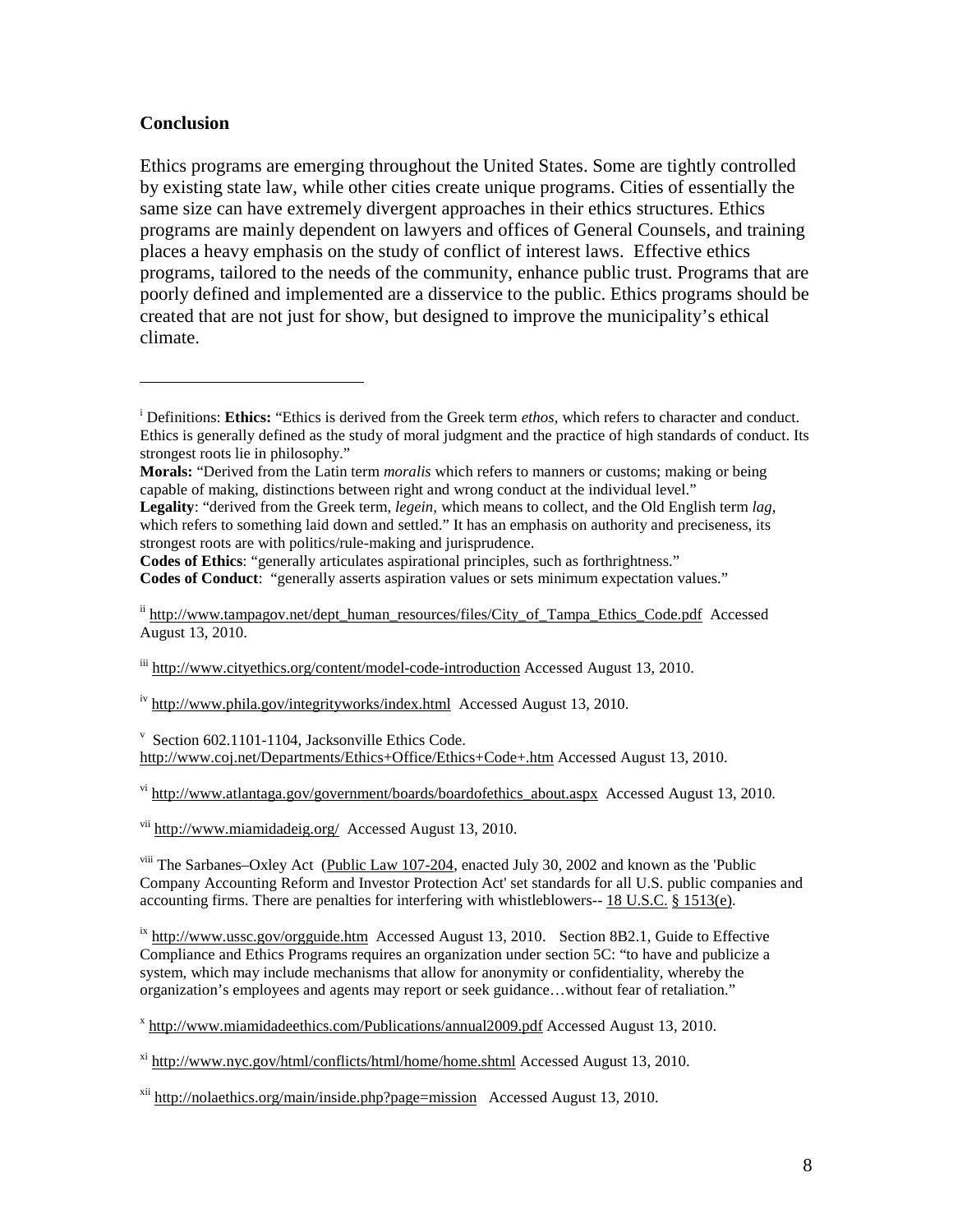xiii <http://www.cityofboise.org/CityGovernment/EthicsCommission/>Accessed August 13, 2010.

#### **REFERENCES**

 $\overline{a}$ 

Bradbury, Mark D. 2007. "Toward a Cost-Effectiveness Assessment of State Ethics Commissions, an Analysis of Enforcement Outputs" *Public Integrity* 9, no.4:333-347.

Davies, Mark. 2005. "A Practical Approach to Establishing and Maintaining a Values Based Conflicts of Interest Compliance System." Remarks prepared by M. Davies for a session entitled "Rules and Tools for Managing Conflicts of Interest Issues" at the Global Forum on Fighting Corruption, held in Brasilia, June 7-10, 2005. [http://nyc.gov/html/conflicts/downloads/pdf2/international/a\\_practical\\_approach\\_to\\_esta](http://nyc.gov/html/conflicts/downloads/pdf2/international/a_practical_approach_to_establishing_and_maintaining_article.pdf) [blishing\\_and\\_maintaining\\_article.pdf](http://nyc.gov/html/conflicts/downloads/pdf2/international/a_practical_approach_to_establishing_and_maintaining_article.pdf) Accessed August 13, 2010.

<span id="page-8-0"></span>Lewis, C.W. and S.C. Gilman. 2005. *The Ethics Challenge in Public Service: A Problem Solving Guide.* 2nd ed. San Francisco: Jossey-Bass.

Menzel, Donald C. 1996. "Ethics Stress in Public Organizations." *Public Productivity & Management Review* 20: 70-83,

<span id="page-8-1"></span>\_\_\_\_\_\_\_\_\_. 2005. "Research on Ethics and Integrity in Governance." *Public Integrity* 7, no.2:147-168.

<span id="page-8-3"></span><span id="page-8-2"></span>\_\_\_\_\_\_\_\_\_\_. 2007. *Ethics Management for Public Administrators.* New York: M.E. Sharpe.

<span id="page-8-4"></span>Swain, John W., and Duke, Matthew L. 2001. "Recommendations for Research on Ethics in Public Policy from a Public Administration Perspective: Barking Dogs and More." International Journal of Public Administration 24, no.1:125-136.

Van Wart, Montgomery. 2003. "Codes of Ethics as Living Documents." *Public Integrity*  5, no. 4:331-346.